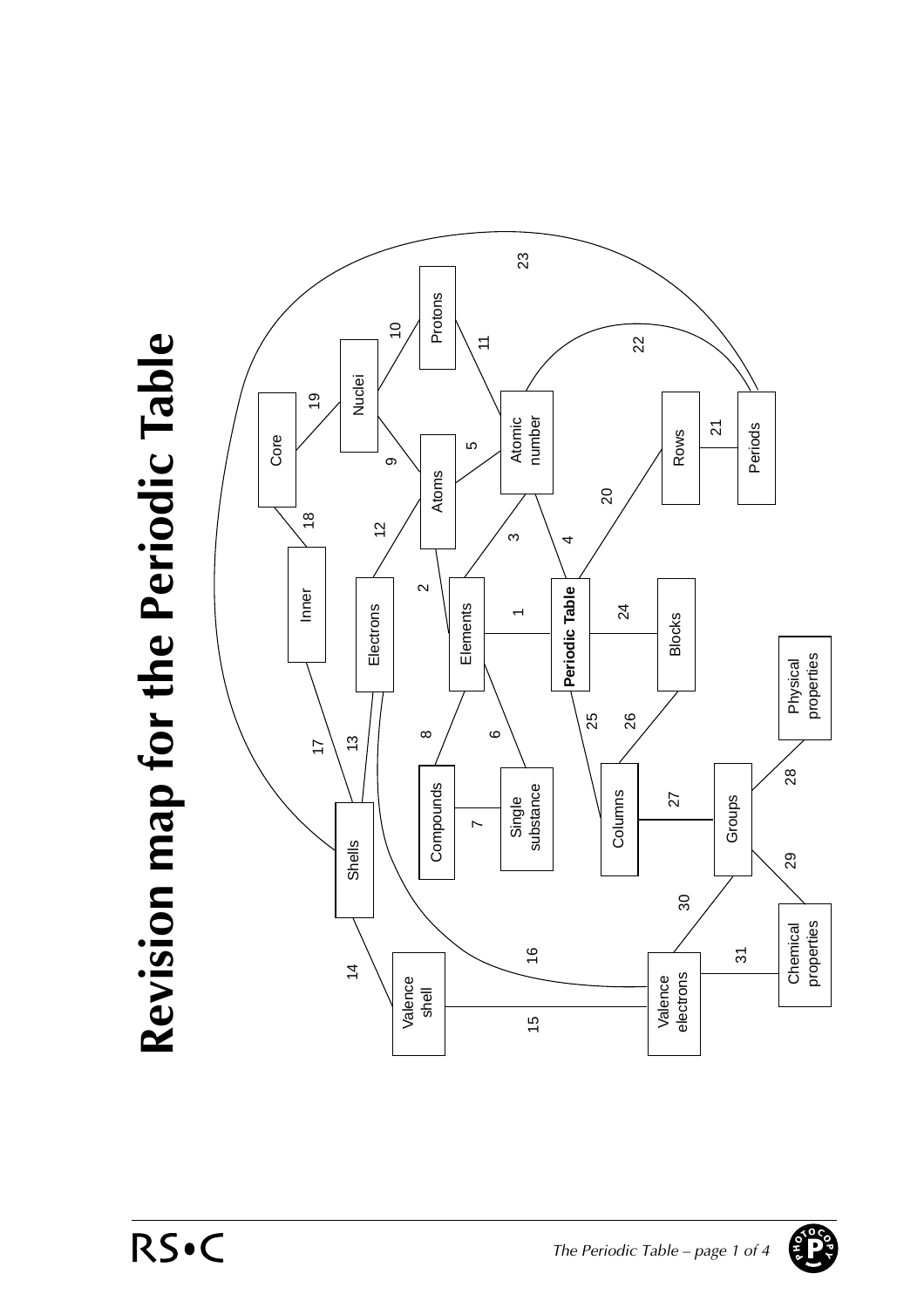## **The Periodic Table**

You have been given a copy of a revision 'map' for the topic of the Periodic Table. The map is a diagram with boxes labelled with some words we use in chemistry, joined by numbered lines. Each of the lines suggests a relationship, which could be described in a sentence.

You are asked to think up sentences to show how the different words in the boxes are related. Try and be as accurate and precise as you can. Make sure you put each sentence next to the correct number in the spaces below. One of the sentences has been suggested for you, to get you started.

Fill in as many of the spaces as you can, **but do not worry** if you cannot complete them all.



| 1.    |                                            |
|-------|--------------------------------------------|
| 2.    |                                            |
| 3.    |                                            |
| 4.    |                                            |
| 5.    |                                            |
| 6.    | An element is a single chemical substance. |
| 7.    |                                            |
| 8.    |                                            |
| 9.    |                                            |
| 10.   |                                            |
| $11.$ |                                            |
| 12.   |                                            |

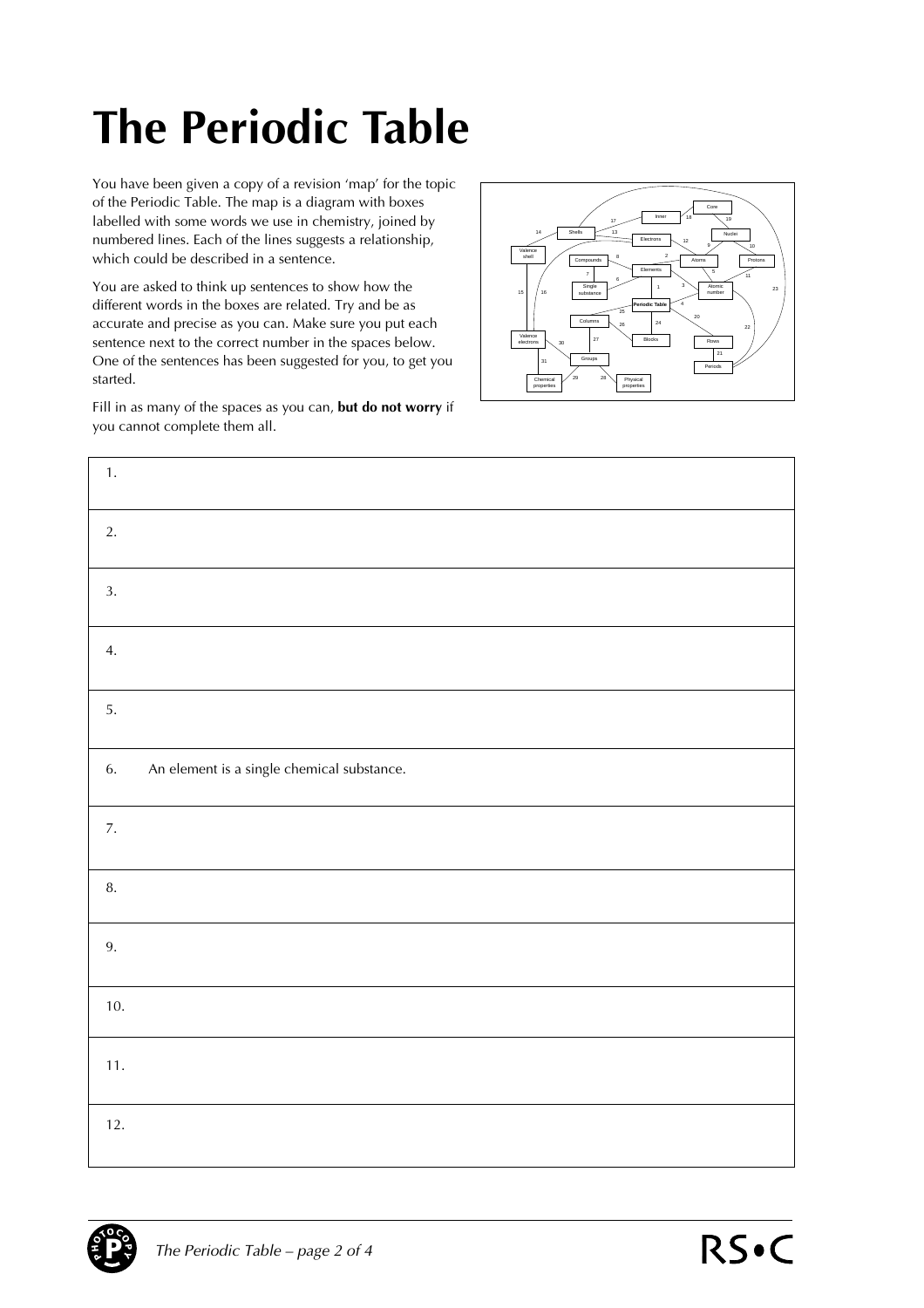| 13.      |
|----------|
| 14.      |
| 15.      |
| 16.      |
| 17.      |
| 18.      |
| 19.      |
| 20.      |
| 21.      |
| 22.      |
| 23.      |
| 24.      |
| 25.      |
| $26. \,$ |
| 27.      |
| $28. \,$ |
| 29.      |
| 30.      |
| 31.      |